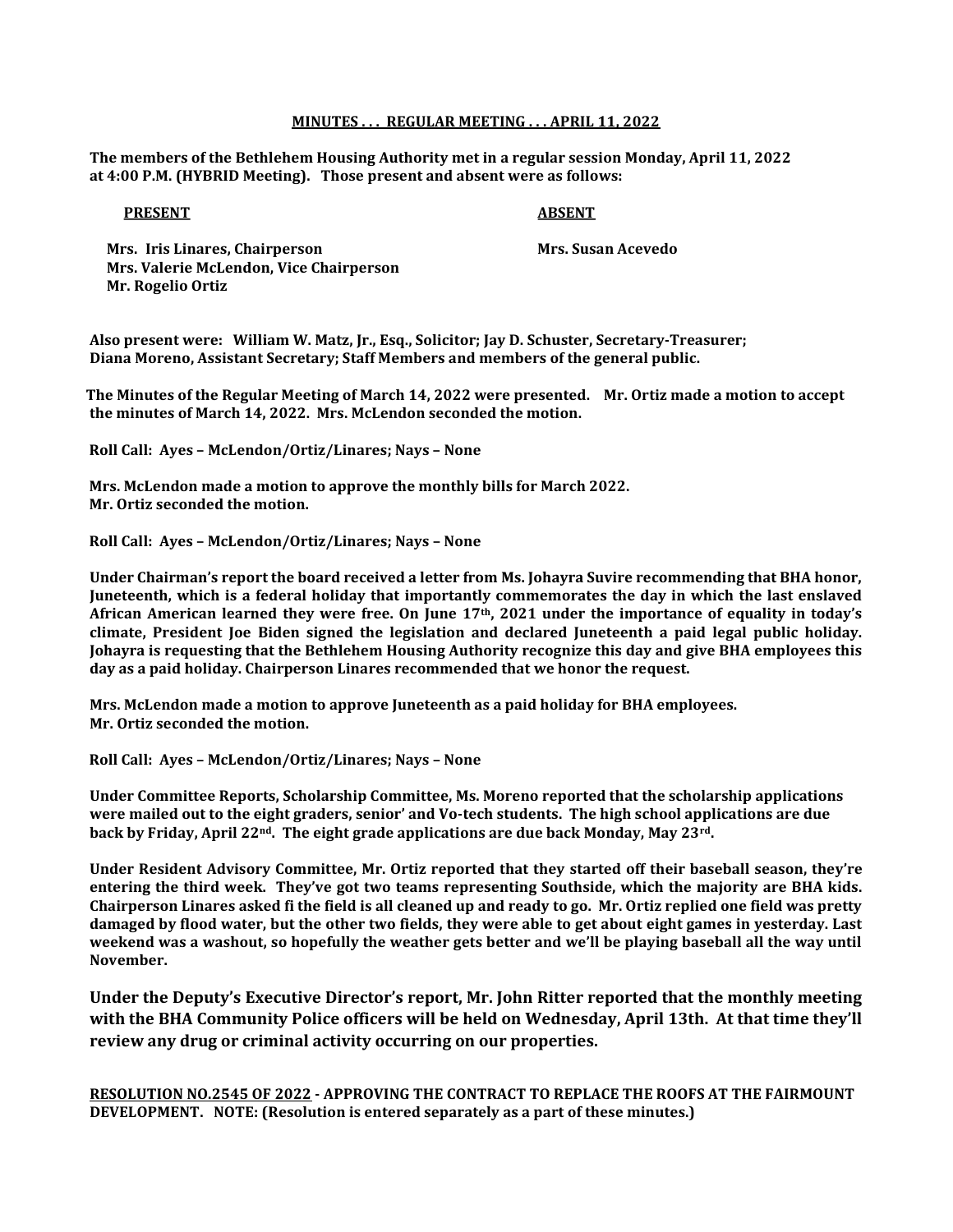## $04/11/2022$  (2)

Mr. Ortiz made a motion to approve the contract to replace the roofs at the Fairmount Development. Mrs. McLendon seconded the motion.

Roll Call: Ayes – McLendon/Ortiz/Linares; Nays – None

Under New Business Mr. Schuster reported two items. First, the Boys and Girls Club is requesting board approval to hire two new part-time residents. They are requesting a rate increase of \$12 due to the current employment environment. It would be 20 hours a week per person now through the end of the summer program, then it will be reduced to 15 hours a week.

Mrs. McLendon made a motion to approve the Boys and Girls Club to hire two new part-time residents with an hourly rate of \$12.00. Mr. Ortiz seconded the motion.

Roll Call: Ayes – McLendon/Ortiz/Linares; Nays – None

Second, Ms. Tina Smith, Director from the Northampton County Housing Authority; Frank Brooks, Administrator of the Department, Northampton County Housing Authority Board members, Dale Schivaroli, Vice President and Paulette Gilfoil, Secretary attended the board meeting. They are requesting the Bethlehem Housing Authority to manage their Section 8 program and to maintain three public housing properties. Jay gave the Board a report, with a simplified balance sheet. He spent some time and discussion on a teleconference call with Mr. Brooks and Northampton County Housing Authority Board Members. He also had some discussion with our Deputy and our Controller. We have some reservations, primarily financial concerns. We've worked very closely and have a good working relationship with NCHA. We will be taking a more thorough examination on this topic with the Board, this was just a preliminary meeting.

Mrs. Linares asked, where are the properties located? Ms. Smith replied that the three properties are located at the Oliver Border House in Nazareth, Howard Jones Manor in Bath, and Goepp Street Apartments in Bethlehem.

Ms. Smith stated that Lehigh County Housing Authority is currently managing Northampton County Housing Authority and Valley Housing Authority, and they were given notice in August of 2021 that Lehigh County Housing Authority no longer wants to perform this task. They have tried a multitude of ideas. They've tried to work with HUD, and they informed them that the hybrid model that they thought was going to be the solution was in fact not, and requested that they find one housing authority that could perform both tasks for them.

She reported that any financial questions we have would be directed to the current Northampton County Housing Authority, Executive Director, Christina Feiertag. She was unable to make the meeting. They wanted to bring to the table for consideration in addition of the administrative fees, that Bethlehem Housing Authority would be able to take over to help increase our staff capacity. That total, the last time that they had financial records to check, HUD's approximation is just over \$472,000 annually. In addition of course, there would be the rental income from the tenants. What they can bring to the table is the addition of County wrap around services which they understand are non-existent for BHA right now. The Human Services Department would be here, we can turn this facility into a senior center and provide services to all BHA residents, which would include some mental health, information on healthy meals through meals on wheels that they fund, various educational and social programming, and give them slip and fall prevention that would be helpful for the residents.

In addition, the County is looking to purchase mobile health units, so they would be able to have vans come to visit the authority sites to provide some complimentary screenings to the residents. It could be anything from mammograms for women to oral health exams, things of that nature which will also always be free. Depending on what comes about through financial hardships, the Commissioners of Northampton County Council have also offered to help with the funding resources if there is something of need, they've got a project at Oliver Border House which they're in the midst of signing a contract with a contractor for some water issues.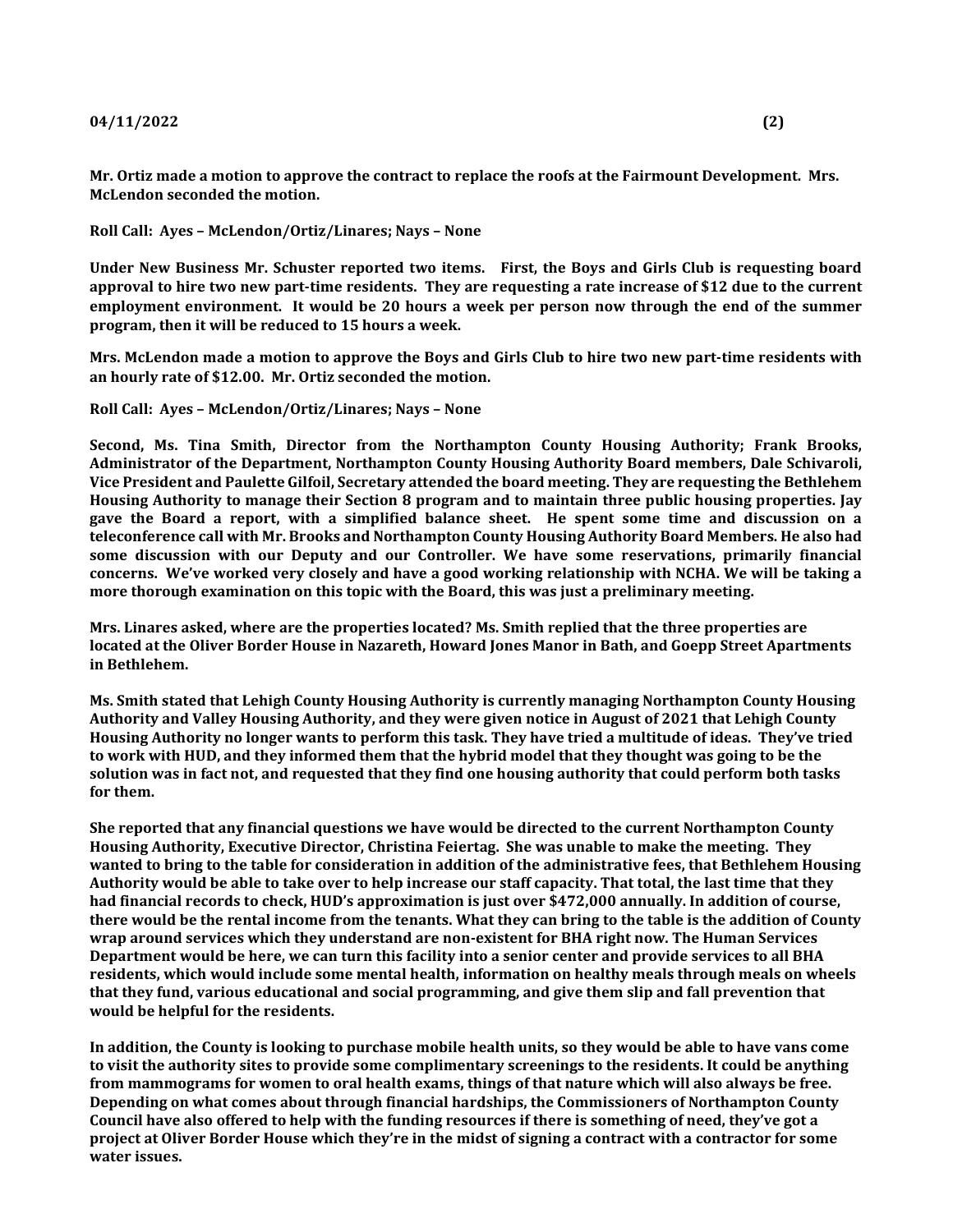So anything that would be needed for any kind of capital improvements or just money for startup fees like computer equipment, things of that nature that BHA would need should it decide to take over some office space, they would be able to help with those startup financial type costs.

Mr. Brooks collaborative on the efforts and opportunities stating that the County is here to offer more services to the Bethlehem Housing Authority. They're talking about looking at a possible senior citizen's center. They do it in their buildings by providing a congregate meal site so there is nutrition programs for seniors. When the director was referring to their project with federally qualified health centers, that's putting a safety net under seniors that don't have health insurance. We have the ability at this point in time, well in the future, to drop a van in as a mobile unit and provide comprehensive healthcare. They can offer a tremendous amount of additional services, and wrap around services. Particularly mental health services, which they have in their senior buildings in Northampton County, it's a highly desirable thing.

Major projects, the County would commit to work with us with grant programs on major projects, he is a very good grant writer, and they fund an awful lot of projects right inside their Northampton County public housing authority senior citizen buildings. They've done all the restrooms on their first floor, done handicap accessibility and much more. They have talked with Mr. Schuster about the ERAP program, where they provide rental and utility money for tenants. They're looking to extend that program into 2025, per a conversation Mr. Brooks had with the US Treasury, which would put a safety net under, eviction business and get you in to the housing business. Long-term, low income housing, the County is very interested in that. They would love to partner up and actually look at building. 'They've been looking at the modular homes, in Easton and Bangor, they'll have probably eight units this year for additional housing. They would like to partner up with BHA on additional housing, and additional programs for our seniors

Chairperson Linares asked what they want from BHA. Mr. Brooks replied they need help with Management, and that the BHA has the ability to help them. Mrs. McLendon commented they need administrative staff.

Mr. Brooks stated that together we can look at a better system and solution to get Section 8 vouchers. Perhaps look at another housing authority, and use their management, so they can extend the pool and lower the operating costs for all of them.

Chairperson Linares asked are the buildings in good condition. Mr. Brooks replied that the buildings are in great shape. They have a water problem, there's a French drain that went out in the Border House which they're taking care of. The other thing, there's a water appliance that needs to be replaced, other than that they've looked at the buildings and are in great shape. The building in Bath, it's a relatively brand new building from the 90's. The Border house has been extensively remodeled for years, and the Goepp Street building had a complete refit back in 2005. The roofs are also in great shape.

Chairperson Linares asked why is it that Lehigh County not want to help anymore. Mrs. Brooks replied that Lehigh County's got multiple projects for the Executive Director, and they're a small housing authority and is just too much. So that's why they're looking to partner up and provide real collaboration services.

Chairperson Linares stated that we have to look into this further. Mr. Schuster agreed. Today, is just an acknowledgement of the request, learning of the situation of the Northampton County Housing Authority. They could use assistance, and they really need help. It would double our Section 8 program, the size of what we're managing. I think they have about 540 vouchers that are utilized right now, we have 390. So, we both have the same problem. Finding suitable landlords to accept Section 8 residents, that's a different problem that I think every housing authority in the country is having right now.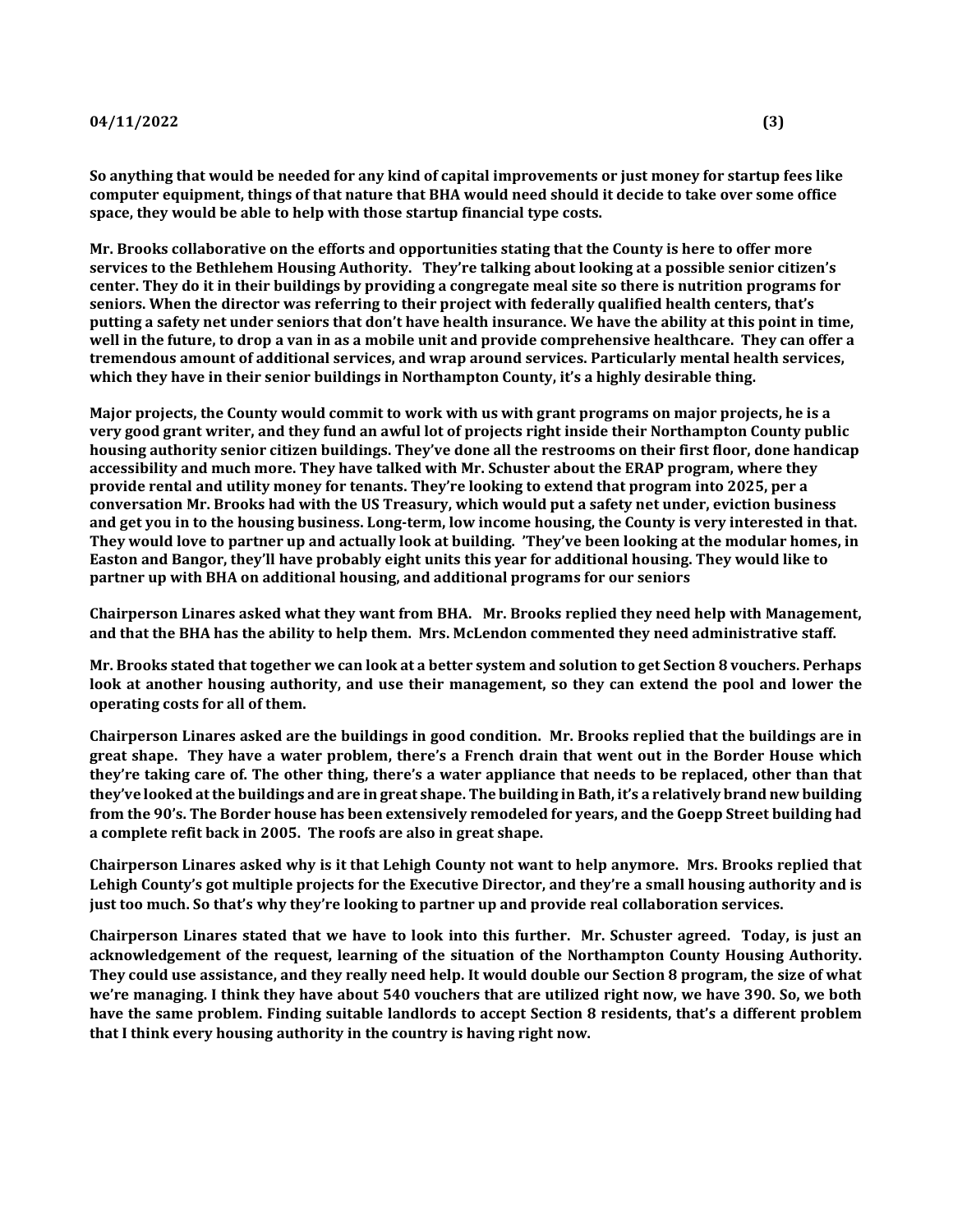# $04/11/2022$  (4)

It would require doubling our Section 8 staff, getting qualified people, it would require more maintenance staff and vehicles as well so that we can care properly for the buildings, because when Frank talked to HUD, they said initially Allentown looked at it and said they can take the Section 8 program, but they can't do the maintenance. HUD says the maintenance and Section 8 program has to be handled by one in the same, by a housing authority with experience. So, maintenance staff and equipment to care for the buildings, and that does come at a cost. So, that's why we really have to take a deep dive and look at the finances.

Mr. Snyder reported that the other thing they have to understand with the Section 8 management fees, is HUD gives us management fees based on the unit that they lease based on an amount they give us, and it's prorated. Right now it's about 88% with proration so it's somewhere in the \$77 dollar range. It's gone as low as 70%, during the sequester, so we might have one staff today that we're giving \$70, but three months from now, HUD can lower that proration to \$60, and they'll take that \$10 every month for the whole year. So, we're going to have fixed costs for our staff and the new staff, but that fluctuates. Section 8 has to be run with strictly Section 8 monies. He can't borrow money from another program to put into it. He believes with the amount of money they're talking, he doesn't understand why Northampton Housing Authority cannot do their own program. They're talking more management fees than we're getting. So, he believes they could do their own program, and they can hire outside vendors to do their maintenance of the buildings.

Ms. Gilfoil stated that she has been on the transition team and has been in many meetings with HUD trying to resolve this. HUD has clearly stated to them that an experienced housing authority is the way they wish us to go. They did find a management service and someone to do the vouchers, which was Allentown Housing Authority. Unfortunately, they did not like the hybrid. So, it has put them back several months and now they're at a crisis point where they need to find someone with the experience. They do have the administrative fees, they do have the backing as we can see from their Commissioners and they have a Board that is willing to help in any way with the transition. Ms. Feiertag, unfortunately couldn't be on the transition team, due to the overload of work, she handles LCHA and VHDC. Ms. Gilfoil used to work for Lehigh County, and VHDC history is that they almost went bankrupt. So she has two sets of Board members on her, and this is why they're in this position. "You have to give something up so that you can give attention to your bigger entities. So I'm sure as Board members you understand that, but it does leave them in sort of a lurch. They're really hoping that we can work with Ms. Feiertag, look at the finances, they've done a good job on the finances, and she thinks we will find that they're healthy.

Mr. Snyder asked would we get all the administrative reserve funds that they currently have in reserve with Section 8. The administrative fees aren't cushioned when the fees drop. Other thing they'll have to understand, we'll have to put a new computer system in place and training of new staff, and all the banking information, we're talking about a lot of work down the road. He asked if the BHA would be responsible for doing their financial statements.

Ms. Gilfoil replied she can't answer that. Ms. Feiertag would have to answer that. But, she knows that HUD keeps asking her for extensions so that they can get through this crisis that they're in. She does not know about the reserves. She suggest they can have a meeting with the board members and Ms. Feiertag.

Mr. Snyder stated he believes with the fees they're receiving, they can run the program. Ms. Gilfoil stated they don't have the experience. Mr. Snyder replied then you can hire people with experience. Ms. Gilfoil said that they separated Lehigh County. They simply don't have the time to do that right now, and that's why they felt that this was the most seamless transition opportunity. Rather than doing a two year request deal, they have the opportunity to go up to a five year agreement.

Mr. Snyder said his concern is the administrative fees, if the fees drop, we still have to cover all the costs. We can't borrow from another program. All he wants is to protect Bethlehem Housing Authority. So we would need all their reserve money, we would need a cushion, to build a cushion, to keep us safe. Because once we run out of admin fees money, the program stops - fees are what matter. If we run out of money to pay the staff, we have to close up and lay people off. That's what we're concerned about. He works with this every day, and